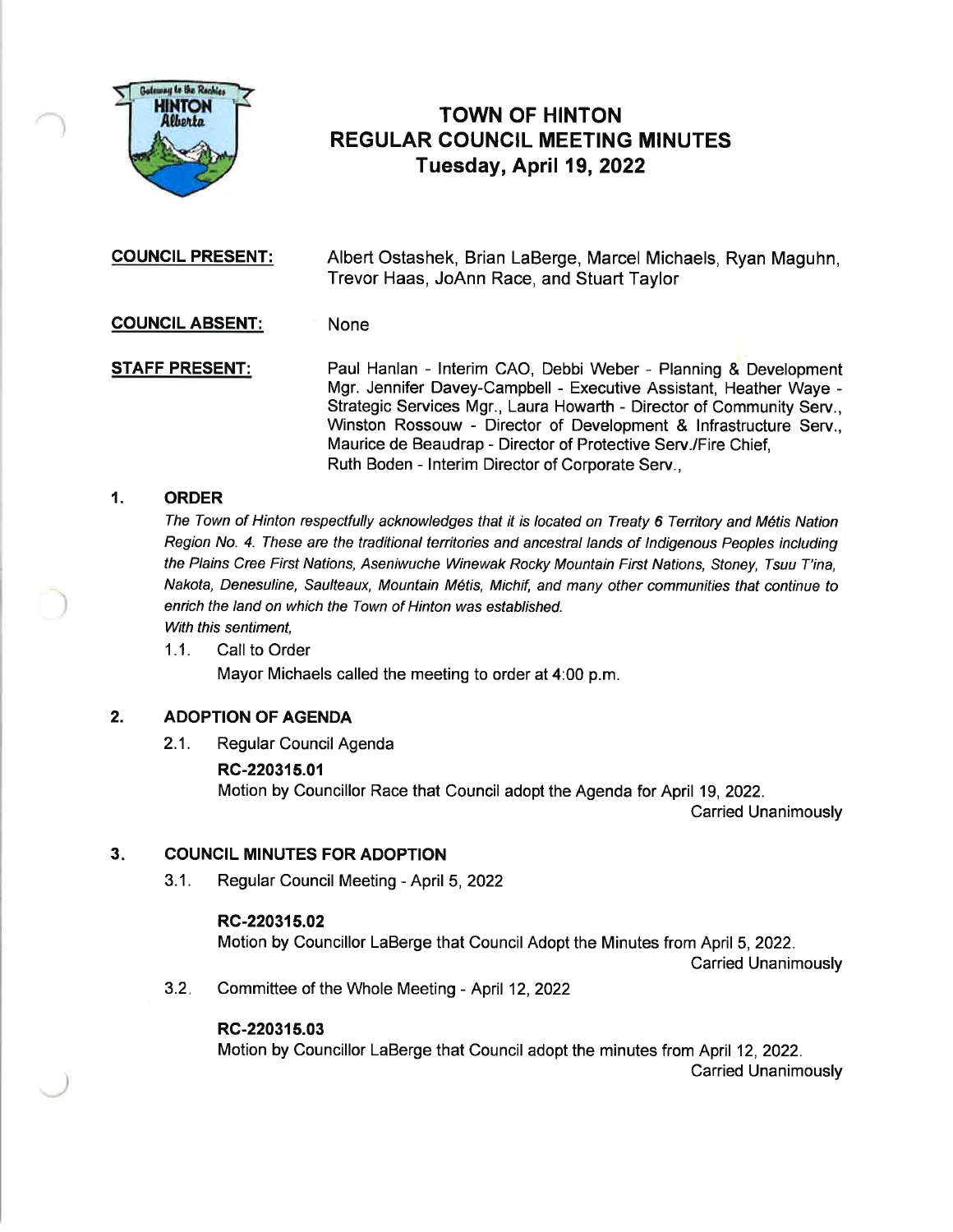### 4. CITIZENS "MINUTE WITH COUNCIL"

4.1. None.

#### DELEGATIONS AND PRESENTATIONS 5

5.1. None.

#### ACTION ITEMS 6

6.1. Appointments to the Beaver Boardwalk Oversight Committee (BBOC)

### RC-220315.04

Motion by Councillor LaBerge that Action ltem 6.2 be moved to 6.1 on the Agenda. Carried Unanimously

# RC-220315.05

Motion by Councillor Taylor that Council Appoint Alice Paquet as the Environment Representative to the Beaver Boardwalk Community Oversight Committee.

Carried Unanimously

# RC-220315.06

Motion by Councillor Race that Council Appoint Joehn Torres as the Youth Representative to the Beaver Boardwalk Community Oversight Committee.

Carried Unanimously

Yellowhead Regional Waste Management Authority Agreement 6.2

# RC-220315.07

Motion by Councillor Haas that the Town of Hinton confirms Yellowhead County as the administrative head of the Yellowhead Regional Waste Management Authority.

> Carried 6-1 (ln Favour: Councillor Haas, Councillor Ostashek, Councillor LaBerge, Mayor Michaels, Councillor Maguhn, and Councillor Race). (Opposed: Councillor Taylor).

### RC-220315.08

Motion by Councillor Haas that the Town of Hinton approves the Yellowhead Regional Waste Management Authority, and the Management, Agreements as presented and attached hereto.

Carried Unanimously

# RC-220315.09

Motion by Councillor Taylor that Council direct Administration to bring back the cost and time savings for staff from the elimination of the West Yellowhead Regional Waste Management Authority (WYRWMA) Management Agreement and how the cost savings will be utilized.

> DEFEATED 3-4 (ln Favour: Councillor Taylor, Councillor LaBerge, and Mayor Michaels). (Opposed: Councillor Ostashek, Councillor Maguhn, Councillor Haas, and Councillor Race).

> > REGULAR COUNCIL April 19,2022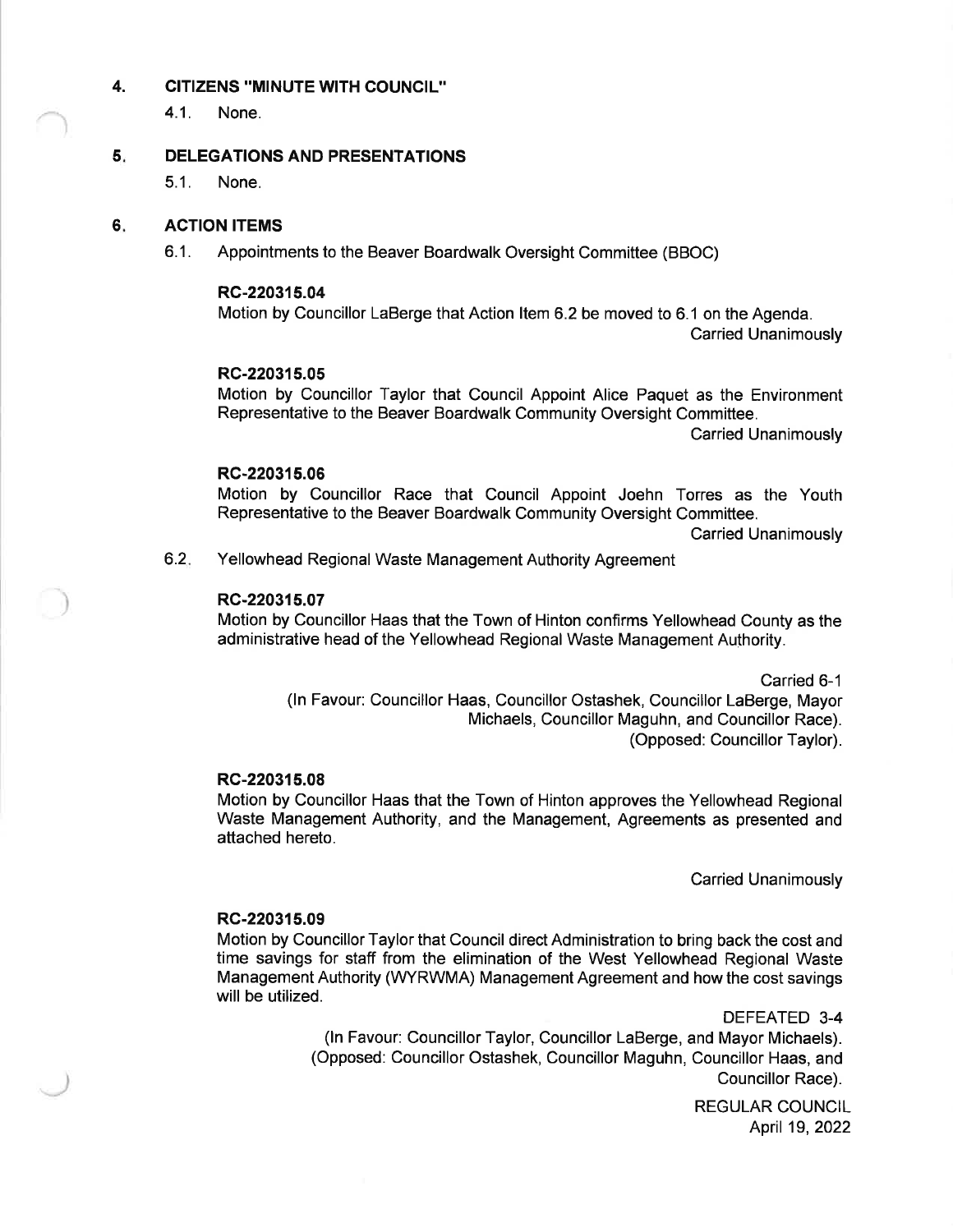6.3. Land Acknowledgement Task Committee

# RC-220315.10

Motion by Councillor Haas that Council establish a working committee for the purpose of establishing a Land Acknowledgment Statement and direct Administration to establish a draft terms of reference to be brought back to a Committee of Whole Meeting before the end of May 2022.

Carried 6-1 (ln Favour: Councillor Ostashek, Councillor LaBerge, Mayor Michaels, Councillor Maguhn, Councillor Haas, and Councillor Race). (Opposed: Councillor Taylor).

 $6.4.$ 

### RC-220315.11

Motion by Councillor LaBerge That Action ltem 6.2 be moved to 6.1 on the Agenda for April 19,2022.

Carried Unanimously

#### INFORMATION ITEMS 7

7.1. Proclamation - Volunteer Week Mayor Michaels read the Volunteer Week Proclamation.

#### REPORTING 8.

)

- 8.1. Council Reports
	- . Boards and Committees of Council
		- o Council reported on Committee Meetings they attended
- 8.2. Chief Administrative Officer
	- Reporting
	- . Status Report
		- o Nothing to report.

#### **CORRESPONDENCE** 9.

9.1. Council lnformation Package #1 for April 13,2022

# RC-220315.12

Motion by Councillor Haas to accept the package for information

Carried Unanimously

#### NOTICES OF MOTION 10.

10.1 None.

#### CLOSED SESSION  $11.$

Section 197(2) of the Municipal Government Act specifies that a Council may close all or part of a meeting to the public if a matter to be discussed is within one of the exceptions to disclosure in Division 2 of Part 1 of FOIP. The exceptions include matters where disclosures could be harmful to personal privacy, individual or public safety, law enforcement, intergovernmental relations, or economic or other interesfs. No bylaw or resolution can be passed at a closed meeting except a resolution to revert to the open Council meeting in public or fo recess.

> REGULAR COUNCIL April 19, 2022